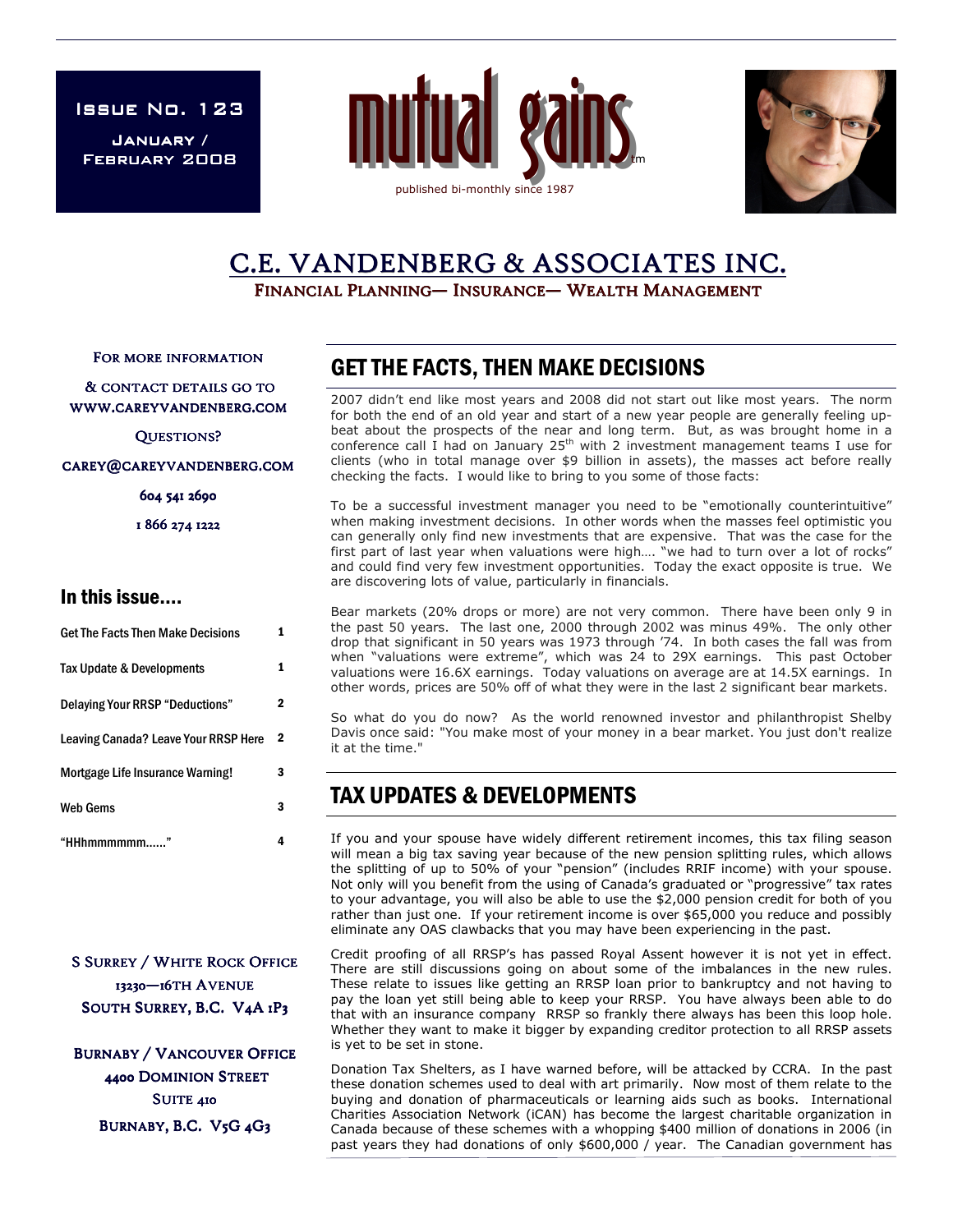#### Tax Updates & Developments (continued)

recently suspended the charitable status of ICAN. This is just the most recent fallout in these highly flawed donation tax shelter schemes. You can read the CCRA notice here... www.cra-arc.gc.ca/newsroom/releases/2007/nov/nr071129-e.html

Being able to deduct interest costs for investment purposes has always been allowed. A recent case called "Lipson", depending on how it plays out, could however restrict the deductibility of interest costs in a certain series of events. The restriction could apply if you sell investments you currently own, pay down your non-deductible debt (ie mortgage) and then buy back the same investments or make new ones. If you were considering such a series of transactions I suggest waiting for the outcome of this case.

The Registered Disability Savings Plan is something that was introduced in the last budget but frankly no financial institution is set up to accept investments into such a plan yet. There is two primary reasons for this. First, there remains some tax uncertainty in some provinces about if the receiving of monies from a RDSP reduces other government benefits. Second, financial institutions face significant complexity in putting together the forms and systems to set up any newly introduced national plan.

In the run up to the last election the Conservatives said they would introduce new rules to eliminate capital gains tax if an investment was sold and another was purchased within 6 months. There have been no changes on the tax treatment of capital gains so far however it is suspected that some capital gains tax relief should be coming, particularly with a federal election on the horizon.

The Federal government has not, and it looks like, will not, renew the Federal 15 % "Super Flow-Through Tax Credit" beyond March 31, 2008. This means the lucrative 140 % equivalent tax deduction on a Super Flow-Through investment is not expected to be available after March. At that time it will be down to a 100% equivalent tax deduction. If you want maximum tax deductions outside of your RRSP contribution or donate \$4,000 or more annually to a charity or church this is something you should look at taking advantage of. I am.

## DELAYING YOUR RRSP "DEDUCTIONS" CAN MAKE SENSE

Seldom does putting something off make any sense, however when it comes to deducting RRSP contributions from your taxable income, procrastinating can make sense. The delay could save you hundreds even thousands of tax dollars. To clarify, I'm talking about delaying the RRSP "deduction". Your RRSP contribution should still be made ASAP.

Many people will be making RRSP contributions before this year's, RRSP deadline of Feb 29<sup>th</sup>. You may be one of them. The act and decision of making the RRSP contribution is a separate decision to deducting that RRSP contribution on your tax return. Unlike most other "tax deductions", which have be deducted in the year they were incurred, RRSP deductions can be put off until an year in the future. It may seem counterintuitive but it can make sense. Here's why.

pay income tax. This is because we have "progressive" tax system. Details of that are in As you know, the more income you make the higher proportion of your income goes the table to the left. This doesn't mean that if, for an example, you earn \$80,000 all your income is taxed at 33.10%. It means that only the dollars you earn betwee \$78,984 and \$80,000 are taxed at 39%. The income you earn between \$74,358 and \$78,994 is taxed at 37.10% and so on down the tax table. What you end up with is an average / combined tax rate that is much lower than your top tax rate.

Let's assume you have sizeable RRSP contribution room and have decided to get a RRS loan for \$50,000 before February 29<sup>th</sup> which you will pay off over the next 5 years. Base on your  $$80,000$  income example, if you deduct the full  $$50,000$  for the 2007 tax year you will save \$15,244.17 in taxes.

If, on the other hand,  $1)$  you still get the RRSP loan,  $2)$  you make the RRSP contribution but instead 3) claim the tax deductions over the next 5 years you will save a total \$17,775.15. You could also decide to only spread it over 2 years. In this case you will save a total of \$16,364.14.

The argument may be that if you deduct it all in 1 year you will have the use of all of the tax savings right away. In other words, you have the time value of money on your side. That may be true, however you would need to earn a guaranteed return of over 15% to make it worthwhile. I say guaranteed because tax savings are guaranteed.

Do you want to run some numbers? Either use a pen and paper with the tax table above or you can go to the calculators page of our website www.careyvandenberg.com/calculators.php and click on the "Income Tax Calculator".

## IF YOU LEAVE CANADA, LEAVE YOUR RRSP IN PLACE

If you will be spending most or all of your time outside of Canada when you are retired be sure to leave your RRSP intact when you go. When you do decide to take an income from your RRSP (ie convert it to a RRIF), you will be better off taking that income after you've given up Canadian residency, not before. There are three steps you should consider:

Step 1. Leave your RRSP in place. If you were to collapse your RRSP before leaving Canada, you'd face a significant tax hit be-

| ıal<br>to<br>ny                                     | 2007 Taxable Income           | <b>Tax Rates</b> |
|-----------------------------------------------------|-------------------------------|------------------|
|                                                     | Up to \$9,000                 | 0%               |
| to                                                  | First \$34,397                | 21.20%           |
| in<br>of<br>en<br>nd<br>an<br>SP<br>ed<br>ar!<br>on | Over \$34,397 up to \$37,178  | 24.15%           |
|                                                     | Over \$37,178 up to \$68,794  | 30.65%           |
|                                                     | Over \$68,794 up to \$74,357  | 33.10%           |
|                                                     | Over \$74,357 up to \$78,984  | 37.10%           |
|                                                     | Over \$78,984 up to \$95,909  | 39.00%           |
|                                                     | Over \$95,909 up to \$120,887 | 40.70%           |
| оf<br>                                              | Over \$120,887                | 43.70%           |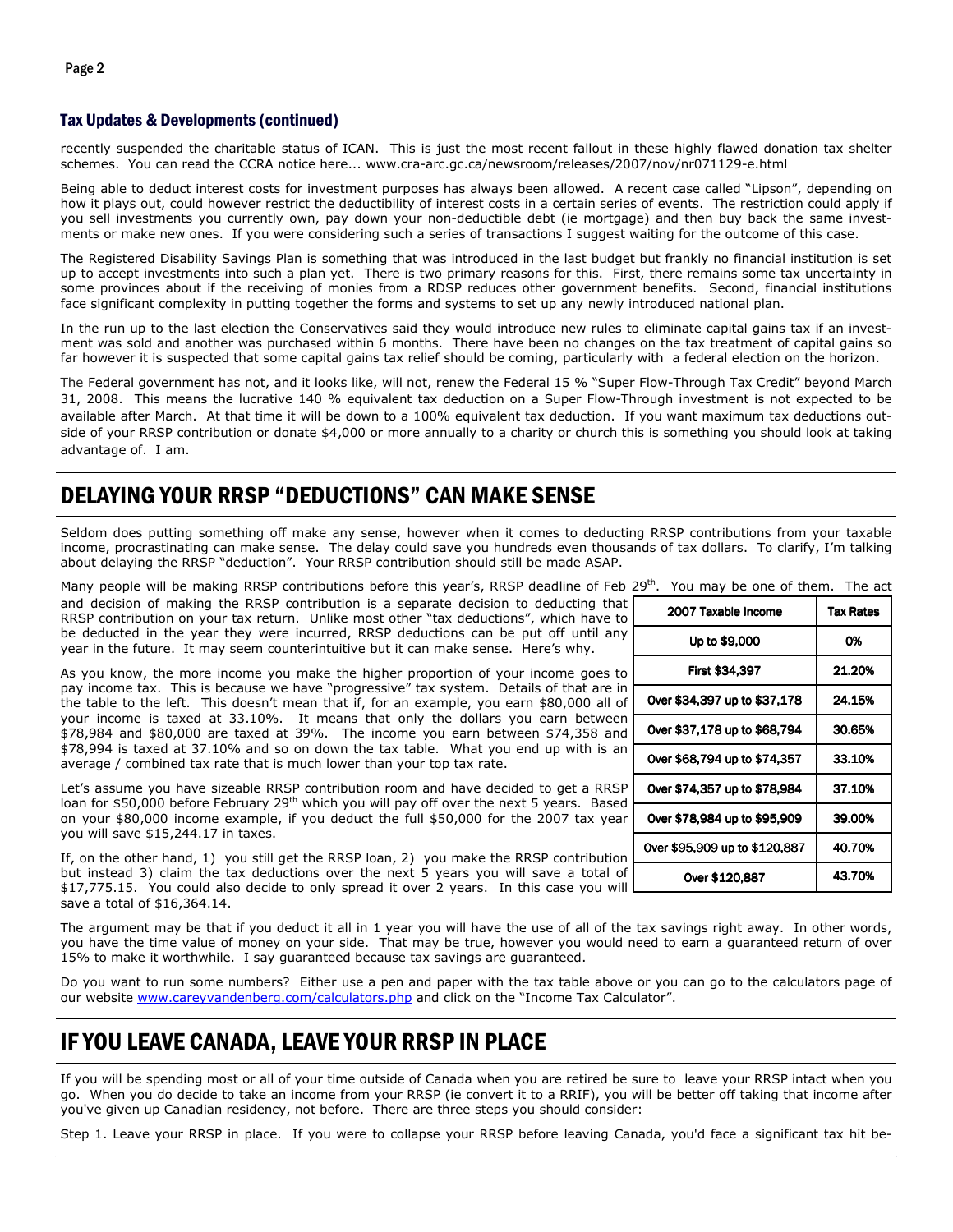If you wait until you're a resident of your new home (or old home country, depending on if Canada is your original or adopted home), the only tax you'll pay to Canada Revenue Agency (CRA) will be a 25% withholding tax on any withdrawals from your RRSP. The tax rate will only be 15% if you convert your RRSP to a RRIF or something similar, something which pays out periodic income as opposed to adhoc withdrawals. This is dependent on Canada having a tax treaty with your new country of residence.

Step 2: Step-up the cost base. If you've taken up residency in the US, any withdrawals from your RRSP will be taxed by the U.S. (on top of the Canadian withholding tax), however you can fix it so that virtually none of your withdrawals are taxed by Uncle Sam. He always you to withdraw from your plan, tax-free, the cost base of your RRSP investments as calculated on the day you took up residency in the U.S. So, if you can maximize that cost base, you'll be entitled to greater tax-free withdrawals in the U.S. This can simply be done by selling and re-buying the investments you currently have.

Step 3: Give up residency properly by cutting your ties completely. If CRA considers you to still be a resident of Canada, even after you've left the country, you'll face tax on your RRSP withdrawals at full Canadian tax rates, not the lower withholding tax rates.

Other Important Notes: CRA will consider a few things to determine if you are still a Canadian resident for their purposes. These include:

- The purpose and permanence of your move abroad. If you return to Canada to live, CRA may presume that you were a resident of Canada the whole time unless you can convincingly demonstrate otherwise.

- Your residential ties within Canada. This includes your home, spouse and dependents, personal property and social ties.

- Your residential ties elsewhere. The courts have said that you must be a resident somewhere. Also, you can be resident in more than one country at the same time. So, just because you are considered a resident of your other country doesn't mean Canada can't deem you to be a resident here (see 2).

- The regularity and length of your visits to Canada after you've left.

## YOUR MORTGAGE LIFE INSURANCE MAY NOT PAYOUT AS YOU HOPE

I've always been critical about life insurance sold in conjunction or linked with a mortgage application. Mortgage insurance is actually even worse than I originally thought. On top of it being quite expensive, particularly if you pay down your mortgage faster than the scheduled 25 years or more, a much larger flaw was recently revealed on CBC's "Marketplace". It shows why mortgage life insurance may quite possibly not payout upon the death of you or your spouse. Even though you have been paying monthly premiums faithfully your insurance may not actually be collectible by you.

Regular life insurance requires that all medical checks be done before a policy is issued. This way, both you and the insurance company no exactly where both of you stand. Should you die during the term of the coverage the life insurance company is obligated to payout the amount insured. This is not the case in life insurance applied for with a mortgage. Mortgage life insurance is underwritten after you die (Post Mortem underwriting). This means they will check your past medical records to find any way possible not to pay you. Post Mortem U.R. is so flawed it is illegal in the U.S. www.careyvandenberg.com/mortgagelifeinsurance.php

### WEB GEMS

In the course of a day or week, I come across a wide range of websites or information pieces which I find are great resource pieces for various parts of life. Many of them don't necessarily deal with money. Website reviews were a regular part of mutual gains several years ago but somehow, over the course of time, faded out of these pages. I will again include them on a regular basis and ask that should you come across a site you find to be particularly useful and valuable in your life I'd love to hear about it. The best ones will be categorized and listed on www.careyvandenberg.com for future reference in our "Resource" section.

AUTOMOBILE PURCHASE IN THE U.S. - I'm sure you have heard how car, truck and motorcycle purchases are significantly cheaper in the U.S compared to Canada. Why give \$5,000, \$10,000, or even \$20,000 more for the exact same car just because you bought it in Canada? You can quite easily buy it from a U.S. dealer an hour or two drive away. If you expect to buy a car in the next couple of months (or a year or two), you should go through some of the resources that are on www.ucanimport.com. They even have a list of Canadian friendly dealers who will help make buying your next car from a U.S. dealer clean and simple.

ELDER CARE - issues dealing with our aging grandparents, parents, spouse, siblings and yes, you and me, will be something that creeps up on us. Aging issues can come up without notice or warning. Things like forgetfulness, anger, sleeplessness etc. The best time to be getting yourself informed on elder issues is before you have to deal with them. This way the emotional toll on you and your family will be minimized. To do that you can get "Elder Voice", the regular email communication written by Peter Silin of Diamond Geriatrics… www.diamondgeriatrics.com/newsletter/newsletter-directory.html

TIMESHARES - If you don't want to subject yourself to the high pressure time share sales tactics and high mark ups normally associated with buying a time share, you should definitely visit www.holidaygroup.com. Holiday Group, based in Seattle, sells time shares which they buy from their network of banks, developers and finance companies. These have been reclaimed often due to non payment. They are re-sold efficiently and at nice discounts to what you normally would pay. Email blee@holidaygroup.com.